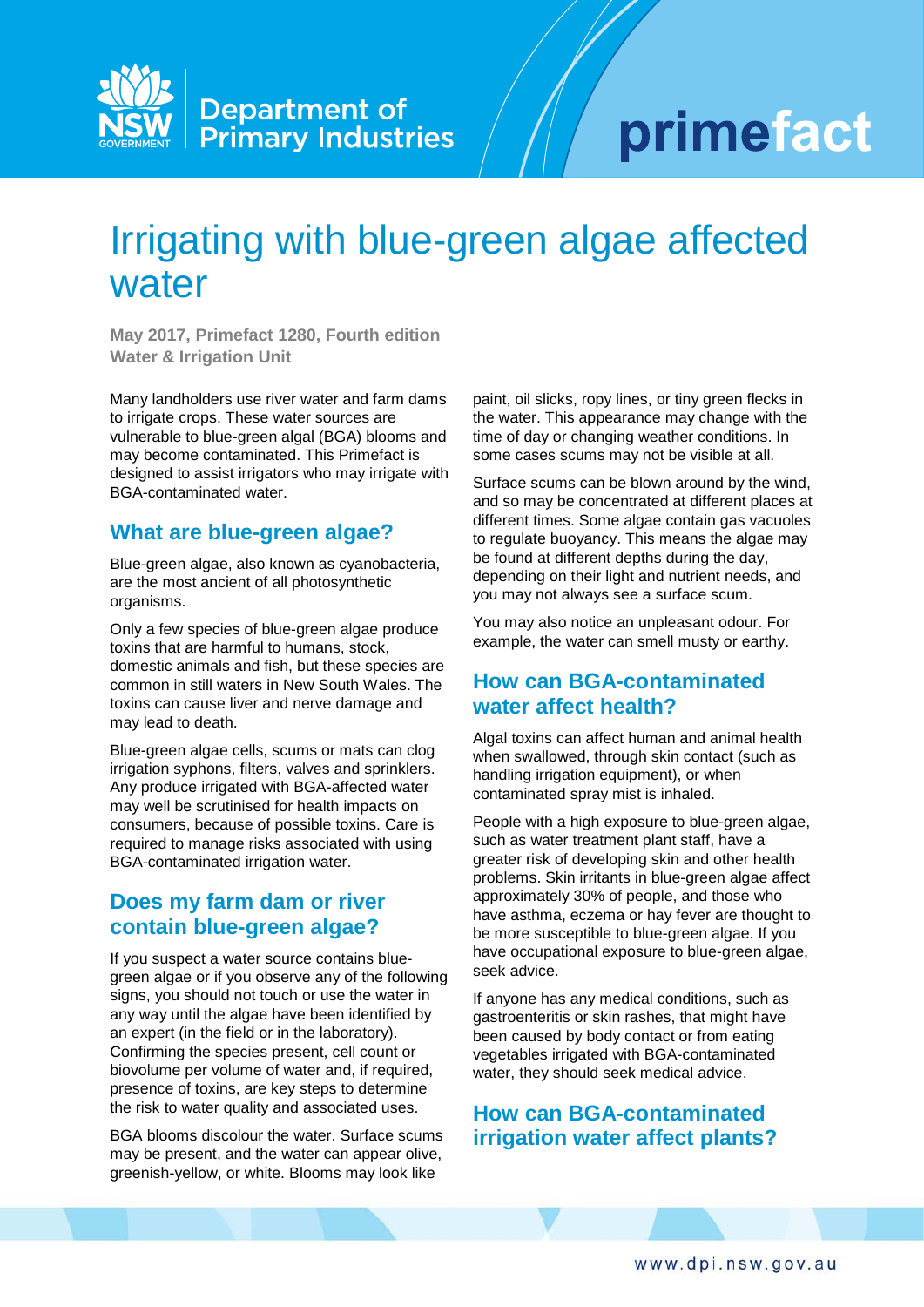Are toxins produced by BGA taken up by plants when they are irrigated with BGA-contaminated water?

We are not certain!

**Through the roots:** Current evidence suggests that toxins can be absorbed through the root system of plants.

**On leaves and surfaces:** Fruit and vegetables with enclosed edible portions are not

known to absorb toxins. Toxins may remain viable on the surface of plant parts for long periods and can also lead to physical and cosmetic damage.

Of most concern are the leafy vegetables, such as lettuces and cabbages, where water may pool on the vegetable surface and leave a dried, concentrated residue. Toxins produced by bluegreen algae are heat-stable. Research has shown that dried blue-green algae cells may remain toxic for several months.

The general guidelines for edible plants are:

- Do not use a BGA-contaminated water source on edible plants if you have an alternative supply;
- If you have no other supply, avoid direct overhead spray irrigation on the edible part of the plants.

# **Irrigating crops with BGAcontaminated water**

Potential for BGA toxins to accumulate in plant tissue, soil and groundwater at the field-scale requires investigation. Research on risks from BGA and associated toxins in irrigation water is generally based on small-scale laboratory studies on seedling plants. Applying this information to the field-scale or commercial context is challenging. Toxins may potentially accumulate in some soil types and threaten groundwater quality.

Risks must be assessed if considering use of water contaminated by blue-green algae for irrigation. **Commercial producers** are advised to undertake a food safety risk assessment. Methods for sample preparation and analysis of toxins in produce, and suitable sampling procedures to confirm food safety, will likely require specific development.

Where there is no direct water contact with the edible parts of the plant, for example where under-tree sprinklers are used (such as stone fruit), or with a drip irrigation set-up where water does not touch the edible parts of the crop, levels of risk from irrigating with BGA-contaminated water are likely reduced. Some investigations have shown toxin uptake by plants. Factors affecting potential risk vary and include:

- type and concentration of toxins in the irrigation water at each irrigation;
- amount of in-crop rainfall relative to the amount of irrigation;
- type of crop (perennial or annual, tree or herb, tendency to absorb and translocate toxin, and capacity to metabolise or detoxify);
- soil type, its capacity to bind toxins, and presence of soil bacteria able to degrade toxins; and
- amount of produce eaten (portion/serving size, preparation, and how often the food is eaten) (potential daily dose).

#### **Vegetables and fruit**

It is recommended that water contaminated with BGA should not come in contact with plants being grown for food. This is particularly important with plants such as grapes, strawberries, cabbages, lettuces, tomatoes and other salad vegetables, as toxins may be concentrated on surfaces.

Consumers should note that, before use, all fruit and vegetables, particularly salad vegetables which are consumed raw, should be thoroughly washed and rinsed with fresh, clean water.

Algal toxins are water soluble and have been shown to be taken in by plant roots but the degree of toxin absorption by leaves and other surface plant parts wetted during irrigation or translocated from the roots is not known. Algal blooms are generally associated with poor water quality due to a range of factors and thorough washing of fruit and vegetables with clean, fresh water is recommended to reduce potential for harmful effects associated with plants irrigated with water of unknown or poor quality water.

#### **Pasture and livestock forage/fodder crops**

As toxin level cannot easily be assessed, risk may be reduced by:

- Irrigating soon after grazing or harvest when leaf area is small as new growth can dilute toxin levels;
- Avoiding repeated irrigations with BGAcontaminated water;
- **Keeping stock off pasture irrigated with BGAcontaminated water for at least seven days after irrigation ; and**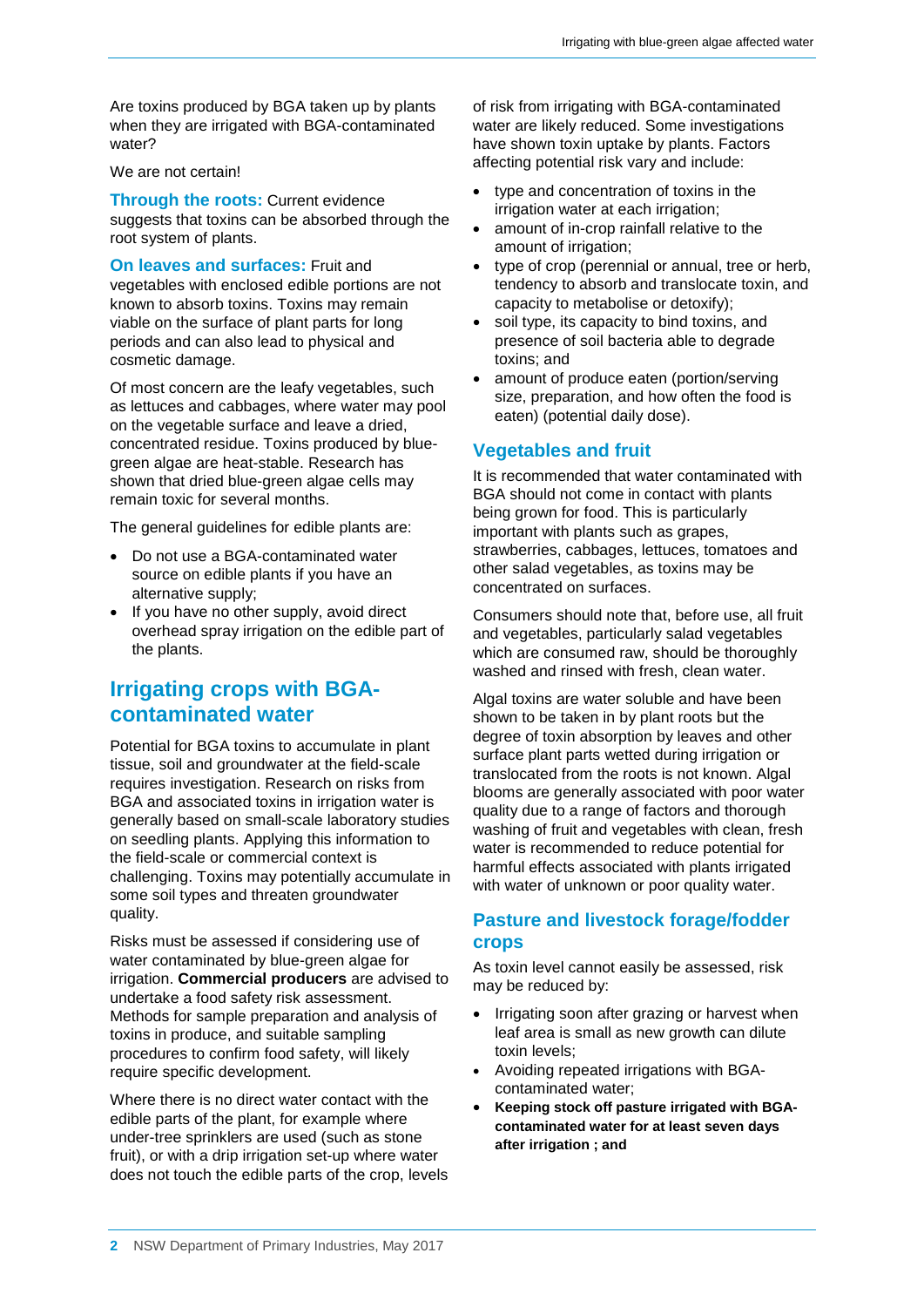• Ensuring the suspect feed makes up only a small proportion of an animal's diet and that drinking water is BGA-free.

A deferment period of at least seven (7) days between irrigation and grazing has been used as an advisory guideline for some years and no adverse effects have been reported.

This precautionary guideline is comparable to the grazing deferment periods of between 5 and 14 days applied when irrigating from supplies having other water quality-related concerns (such as sewage treatment plant waste-water and dairy shed effluent).

BGA residue (including toxins) may remain on dry pasture for a long time following irrigation, until there is a rain or further irrigation with an uncontaminated supply. However, pastures and livestock forage/fodder crops irrigated with water containing blue-green algae are unlikely to cause problems in livestock after seven days.

**Note:** There is not enough research information to provide a reliable guideline period of grazing or harvesting deferment to reduce risk to livestock eating pasture and crops irrigated for forage or fodder conservation purposes with water containing blue-green algae. Research indicates that sun-dried algal cells (and their associated toxins) may remain toxic for several months.

at the paddock-scale is difficult. The risk posed to livestock grazing pastures or eating conserved fodder (such as hay and silage) irrigated with blue-green algae contaminated water will depend on the toxin concentration of the plant dry matter. Effective sampling and measurement of this

The risks to livestock eating contaminated dry matter will likely increase with:

- increasing algal bio-volumes (and associated toxins) in the irrigation water;
- repeated irrigations with BGA contaminated water;
- amount of plant dry matter (size and number of leaves) present at irrigation;
- growth rate of pasture (the potential for more leaves to grow after irrigation and dilute the toxin concentration in the existing dry matter);
- type of livestock eating the pasture or fodder (horses are more sensitive);
- quantity of the contaminated pasture or fodder eaten; and
- algal toxins present in drinking water supplies.

Factors that may reduce risk to livestock include:

- Rainfall following irrigation or irrigation with water from non-contaminated sources to rinse leaves and promote additional growth;
- Irrigation soon after grazing or fodder harvesting so that less plant material is exposed to contaminated water and new growth will dilute concentration;
- Supplementing feed with dry matter from other sources to limit the proportion of daily intake by animals of potentially contaminated dry matter;
- Ensuring drinking water supply is not also contaminated by blue-green algae.

#### **Turf**

Algae-contaminated water does not infect turf grasses, but the algae are highly invasive and may out-compete grasses for space in wet or shaded environments.

Algal scum can cause chronic problems on greens, especially those with poor air circulation, compacted soils and wet areas. Algal growth is encouraged by extended periods of rainy, overcast and warm weather. Algal scums slow water infiltration, keep thatch wet for extended periods, and impede oxygen and other gas diffusion into and out of soils.

# **Cautions for spray and micro systems**

**Spray drift:** To avoid spray drift irrigation affecting neighbouring properties and people, irrigate in the evening when the air is generally still.

**Filtration:** The use of an activated carbon filter on the irrigation line is recommended to remove the toxins.

The high organic load of algae-contaminated water can block irrigation equipment. The algae can clog pumps, meters, valves, pipes, filters, sprinklers and micro outlets of irrigation systems, reducing irrigation system efficiency.

# **Potential for accumulation of irrigated BGA toxins in soil and groundwater**

Where BGA toxin load to soil is excessive, or particular soil bacteria able to degrade BGA toxins are not present, toxins may remain soluble, mobile and persistent, with potential polluting effects on soil and groundwater, Research information is limited.